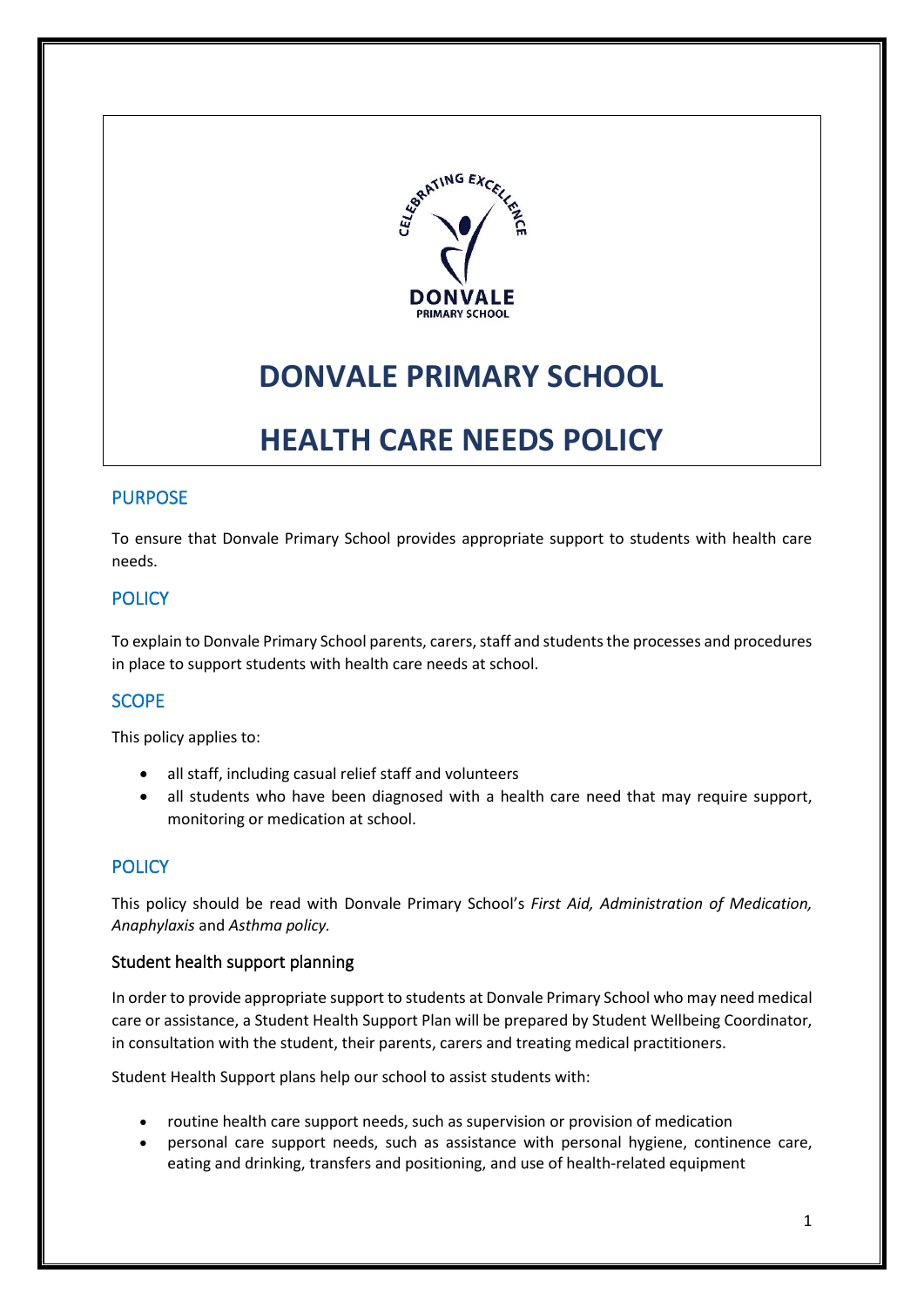• emergency care needs, such as predictable emergency first aid associated with asthma, seizure or diabetes management.

Students with complex medical care needs, for example, tracheostomy care, seizure management or tube feeding, must have a Student Health Support Plan which provides for appropriate staff to undertake specific training to meet the student's particular needs.

At enrolment or when a health care need is identified, parents/carers should provide accurate information about the student's condition or health care needs, ideally documented by the student's treating medical/health care practitioner on a Medical Advice Form (or relevant equivalent).

Donvale Primary School may invite parents and carers to attend a Student Support Group meeting to discuss the contents of a student's Health Support Plan and assistance that the student may need at school or during school activities.

Where necessary, Donvale Primary School may also request consent from parents and carers to consult with a student's medical practitioners, to assist in preparing the plan and ensure that appropriate staff understand the student's needs. Consultation with the student's medical practitioner will not occur without parent/carer consent unless required or authorised by law.

Student Health Support Plans will be reviewed:

- when updated information is received from the student's medical practitioner
- when the school, student or parents and carers have concerns with the support being provided to the student
- if there are changes to the support being provided to the student, or
- on an annual basis.

#### Management of confidential medical information

Confidential medical information provided to Donvale Primary School to support a student will be:

- recorded on the student's file
- shared with all relevant staff so that they are able to properly support students diagnosed with medical conditions and respond appropriately if necessary.

### **COMMUNICATION**

This policy will be communicated to our school community in the following ways:

- Included in staff induction processes and staff training
- Available publicly on our school's website
- Discussed at staff briefings/meetings as required
- Included in transition and enrolment packs
- Discussed at parent information nights/sessions
- Reminders in our school newsletter
- Hard copy available from school administration upon request